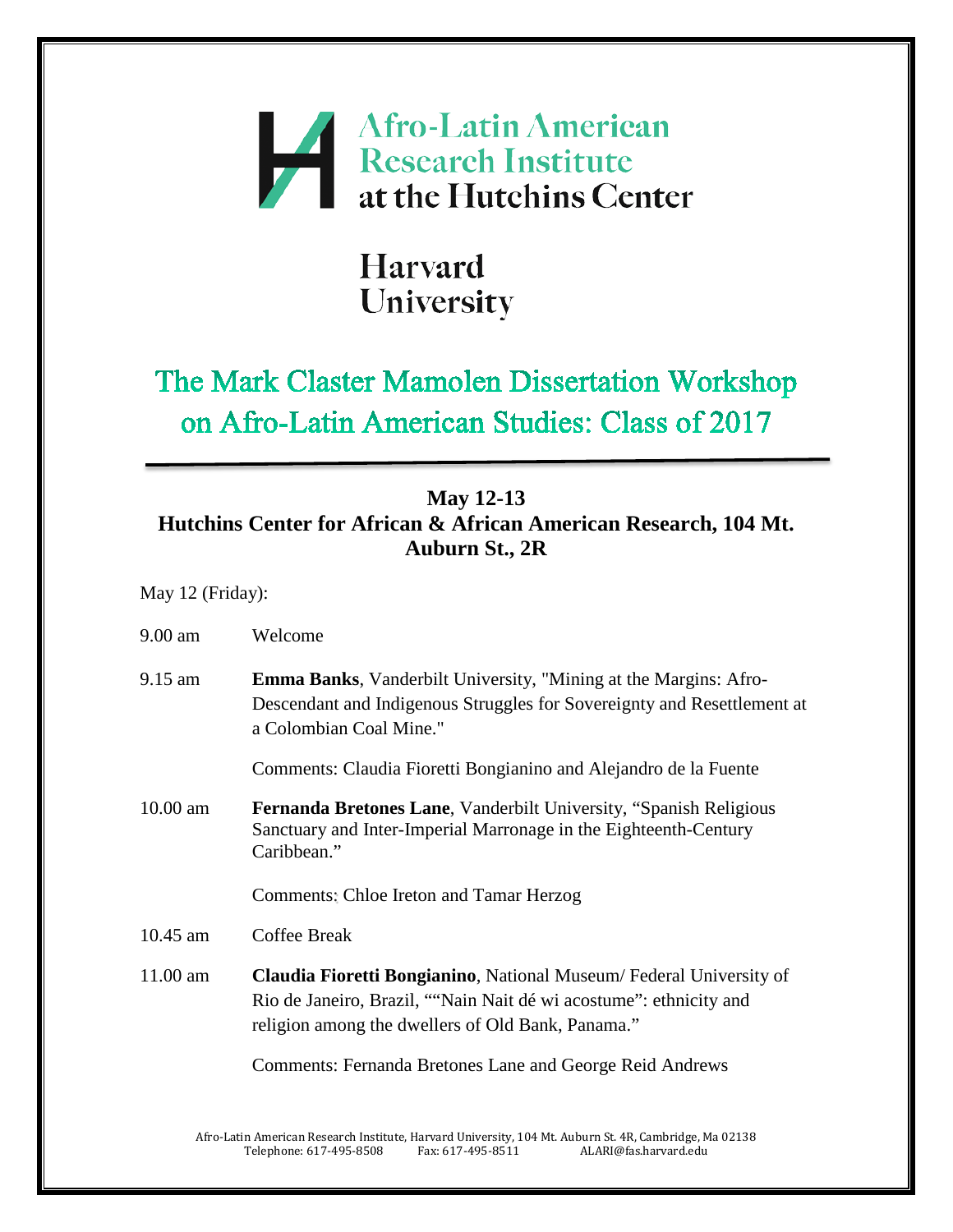| $11.45$ am         | <b>Chloe Ireton</b> , University of Texas Austin, "Whispers, Murmurs, and<br>Letters: Atlantic Trajectories and Transoceanic Ties of Captive and Free<br>Black Men and Women in the Early Hispanic Atlantic."                                                   |  |
|--------------------|-----------------------------------------------------------------------------------------------------------------------------------------------------------------------------------------------------------------------------------------------------------------|--|
|                    | Comments: Bruno Rodrigues de Lima and Tamar Herzog                                                                                                                                                                                                              |  |
| $12.30 \text{ pm}$ | Lunch                                                                                                                                                                                                                                                           |  |
| $1.30 \text{ pm}$  | Paola Ravasio, Universität Würzburg, Germany, "Costa Rica Revis(it)ed:<br>The Role of Afro-Costa Rican Poetry in the Unveiling of a Silenced Past."                                                                                                             |  |
|                    | Comments: María Camila Díaz Casas and Lorgia García Peña                                                                                                                                                                                                        |  |
| $2.15$ pm          | Letícia Gregório Canelas, Universidade Estadual de Campinas, Brazil,<br>"Escravidão e Liberdade no Caribe Francês – A alforria nos últimos anos<br>de escravidão na Martinica sob uma perspectiva de gênero, raça e classe<br>$(1830 - 1848)$ ."                |  |
|                    | <b>Comments: Andrew Walker and Sidney Chalhoub</b>                                                                                                                                                                                                              |  |
| $3.00 \text{ pm}$  | Dayana Facanha, Universidade Estadual de Campinas, Brazil,<br>"Escravidão e comércio ilegal de africanos na literatura brasileira<br>oitocentista."                                                                                                             |  |
|                    | Comments: Paola Ravasio and Lorgia García Peña                                                                                                                                                                                                                  |  |
|                    | 3.45-4.15 pm Tour of the Hutchins Center with Sheldon Cheek                                                                                                                                                                                                     |  |
| $7.00 \text{ pm}$  | Reception and Dinner, Faculty Club                                                                                                                                                                                                                              |  |
| May 13 (Saturday): |                                                                                                                                                                                                                                                                 |  |
| 9.15 am            | María Camila Díaz Casas, Escuela Nacional de Antropología e Historia,<br>Mexico, ""In Mexico you could be free, they didn't care what color you<br>were": Afrodescendientes, libertad y esclavitud en la frontera entre<br>México y Estados Unidos, 1821-1866." |  |
|                    | Comments: América Nicte-Ha López Chávez and Marial Iglesias Utset                                                                                                                                                                                               |  |
| $10.00$ am         | Andrew Walker, University of Michigan, "Strains of Unity: Property,<br>Antislavery, and Sovereignty in Haitian Santo Domingo, 1822-1844."                                                                                                                       |  |
|                    | Comments: Alain El Youssef and Alejandro de la Fuente                                                                                                                                                                                                           |  |

Afro-Latin American Research Institute, Harvard University, 104 Mt. Auburn St. 4R, Cambridge, Ma 02138 Telephone: 617-495-8508 Fax: 617-495-8511 ALARI@fas.harvard.edu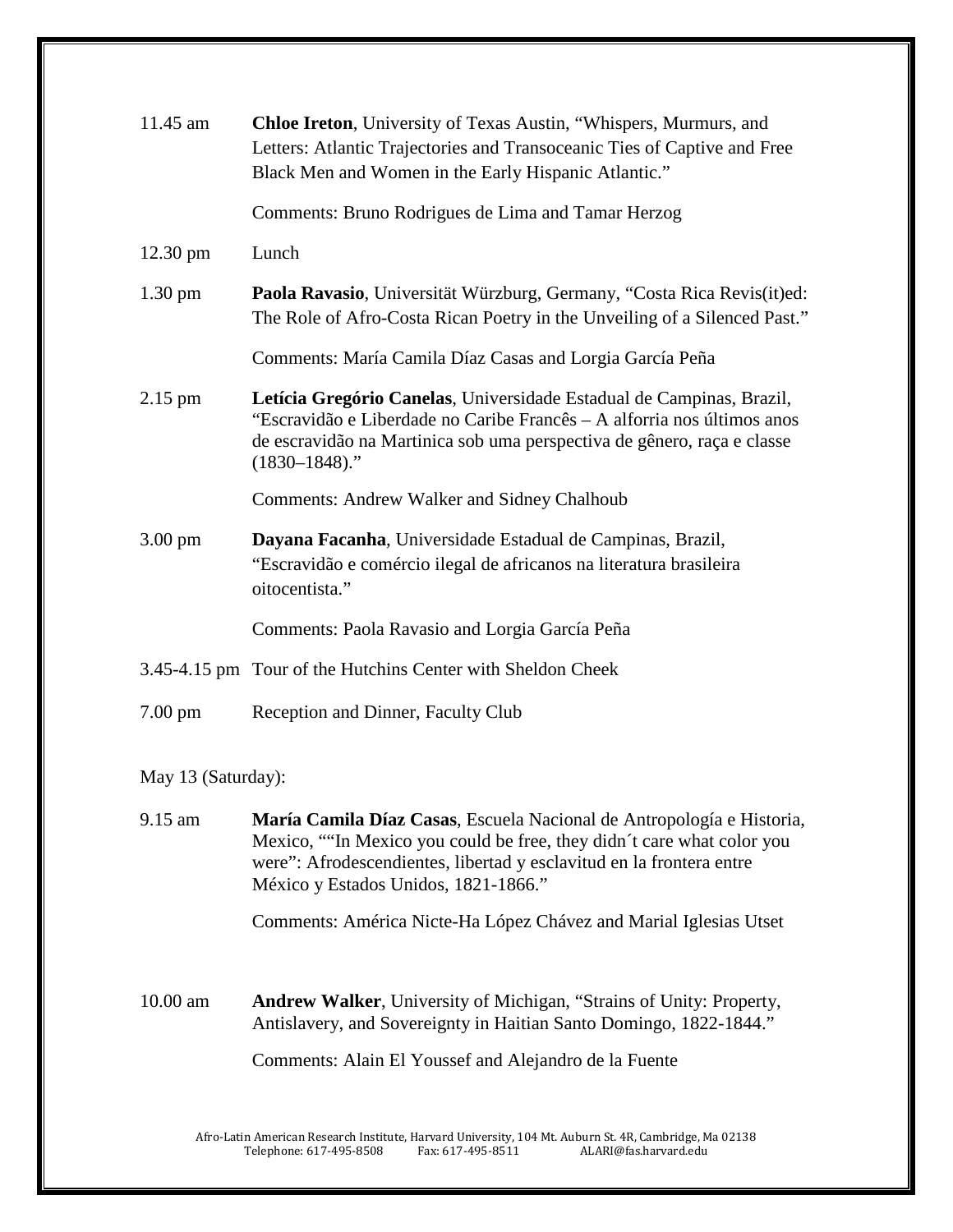| 10.45 am          | <b>Coffee Break</b>                                                                                                                                                                                                                                                                                                          |
|-------------------|------------------------------------------------------------------------------------------------------------------------------------------------------------------------------------------------------------------------------------------------------------------------------------------------------------------------------|
| 11.00 am          | Bruno Rodrigues de Lima, Universidade de Brasilia, Brazil,<br>"Personalidade jurídica do escravo, alforria e o temor da revolta de São<br>Domingos na Assembleia Constituinte de 1823: a representação do<br>deputado José Bonifácio e a petição do escravizado Ignacio Rodrigues na<br>formação constitucional brasileira." |
|                   | <b>Comments: Edward Shore and Sidney Chalhoub</b>                                                                                                                                                                                                                                                                            |
| 11.45 am          | Alain El Youssef, Universidade de São Paulo, Brazil, "O Brasil na<br>Segunda Era da Abolição (1861-1888)."                                                                                                                                                                                                                   |
|                   | Comments: Dayana Facanha and Marial Iglesias Utset                                                                                                                                                                                                                                                                           |
| 12.30 pm          | Lunch                                                                                                                                                                                                                                                                                                                        |
| $1.30 \text{ pm}$ | América Nicte-Ha López Chávez, Universidad Autónoma de Madrid,<br>Spain, "De lo global a lo local. Los movimientos afrodescendientes en<br>América Latina y el Caribe: Estudio de caso de la Costa Chica de<br>Guerrero y Oaxaca, México de 1996-2016."                                                                      |
|                   | Comments: Emma Banks and Alejandro de la Fuente                                                                                                                                                                                                                                                                              |
| $2.15$ pm         | <b>Edward Shore, University of Texas Austin, "Avengers of Zumbi: The</b><br>Nature of Fugitive Slave Communities and their Descendants in Brazil."                                                                                                                                                                           |

Comments: Letícia Gregório Canelas and George Reid Andrews

A yearly event hosted by the Afro-Latin American Research Institute at Harvard University, the Mark Claster Mamolen Dissertation Workshop is supported by a bequest from Mark Claster Mamolen (1946-2013), the Weatherhead Center of International Affairs, the Ford Foundation, and the International Academic Program of the Universidad Autónoma de Madrid (IAP UAM).

For further inquiries, please write to: **ALARI@fas.harvard.edu** 



Afro-Latin American Research Institute, Harvard University, 104 Mt. Auburn St. 4R, Cambridge, Ma 02138 Telephone: 617-495-8508